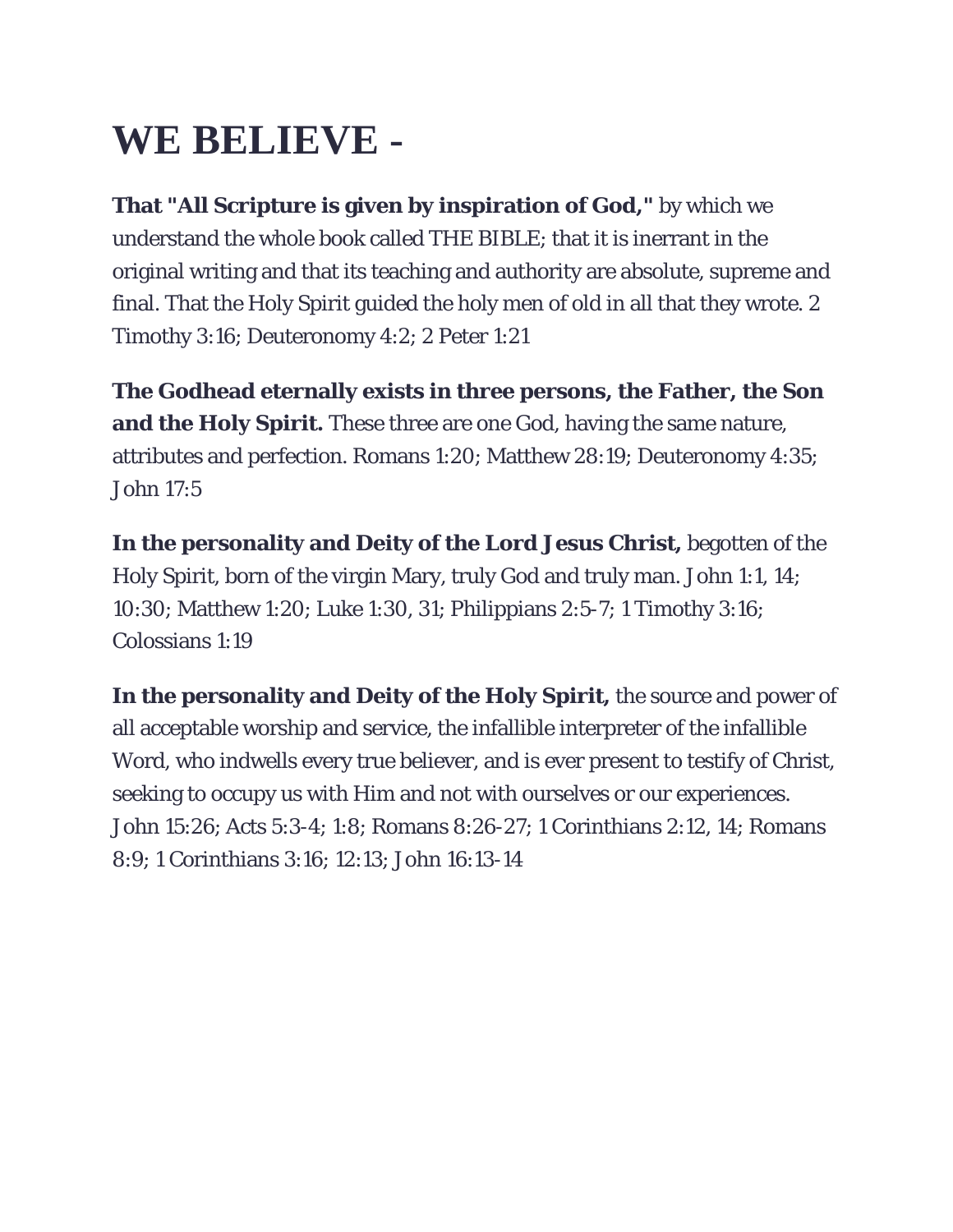**That man was created in the image of God, after His likeness, as stated in the Word of God, but the whole human race fell in the fall of the first Adam.** Not only was his moral nature grievously injured by the fall but he totally lost all spiritual life, becoming dead in trespasses and sins, and subject to the power of the devil. "The carnal mind is enmity against God; for it is not subject to the law of God, neither indeed can be. So then, they that are in the flesh cannot please God" (Romans 8:7,8). Therefore, he cannot see nor enter the kingdom of God until he is born again by the Holy Spirit. That no degree of reformation however great, no attainment in morality however high, no culture however attractive, no humanitarian and philanthropic schemes and societies however useful, no baptism or other ordinance however administered, can help the sinner to take even one step toward Heaven; but a new nature imparted from above, a new life implanted by the Holy Spirit through the Word is absolutely essential to salvation. Genesis 1:26-27; Romans 5:12; Ephesians 2:1-3; John 3:3, 6, 7; Titus 3:5

## **That Jesus Christ became the sinner's substitute before God, and died as a propitiatory sacrifice for the sins of the whole world.** That

He was made a curse for the sinner, dying for his sins according to the Scriptures; that no repentance, no feeling, no faith, no good resolutions, no sincere efforts, no submission to the rules and regulations of any church can add in the very least to the value of the precious blood or to the merit of that finished work wrought for us by Him, who tasted death for every man. 1 John 2:2; Hebrews 2:9; Galatians 3:13; Romans 3:25; 4:4-5; 5:8; Colossians 1:13-14, 20-21

**In the resurrection of the crucified body of Jesus Christ;** that His body was raised from the dead according to the Scriptures, and that He ascended into Heaven and sitteth on the right hand of God as the believer's high priest and advocate. Luke 24:39; Acts 1:10-11; Ephesians 4:10; Hebrews 1:3; 1 John 2:1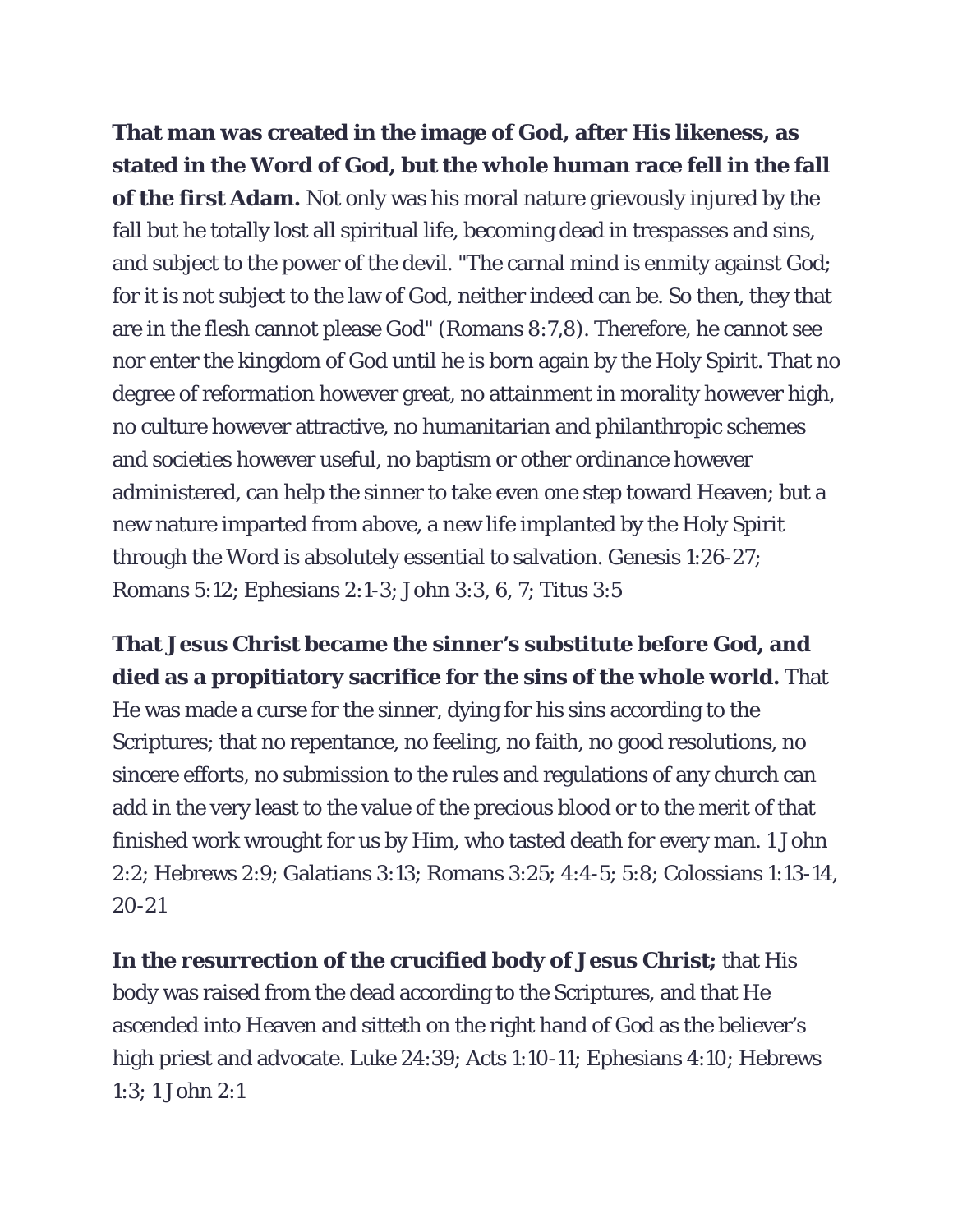**That Christ in the fullness of the blessings He has secured by His death and resurrection is received by faith alone** and that the moment we trust in Him as our Savior we pass out of death into everlasting life, justified from all things, accepted before the Father according to the measure of His acceptance, loved as He is loved and made one with Him. At the time of acceptance of Christ as Savior, He comes to dwell within the believer and to live out His life of holiness and power through him. Hebrews 9:15; John 5:24; Romans 3:28; 4:3,23-25; Ephesians 1:3; John 17:23; Galatians 2:20; 4:6-7; 5:16; Acts 1:8

**That the Church is composed of all those who truly believe on the Lord Jesus Christ as Savior.** It is the body and bride of Christ. That every believer, whether Jew or Gentile, is baptized into the body of Christ by the Holy Spirit, and having thus become members of one another we are responsible to keep the unity of the Spirit in the bond of peace, rising above all sectarian prejudices and denominational bigotry and loving one another with a pure heart fervently. Ephesians 1:22-23; 2:19-22; 1 Corinthians 12:22-27; 1:10-13; Romans 12:4-5; Ephesians 4:3-6; 5:32; Philippians 2:1-5; Galatians 5:13-15

**That all believers in our Lord Jesus Christ are called into a life of separation from worldly and sinful practices,** and should abstain from such amusements and habits as will cause others to stumble, or bring reproach upon the cross of Christ. Believers are created in Christ Jesus unto good works. "As we have therefore opportunity, let us do good unto all men, especially unto them who are of the household of faith" (Galatians 6:10). 1 John 2:15-16; Romans 13:14; 14:13; 1 Corinthians 10:31; Ephesians 2:10